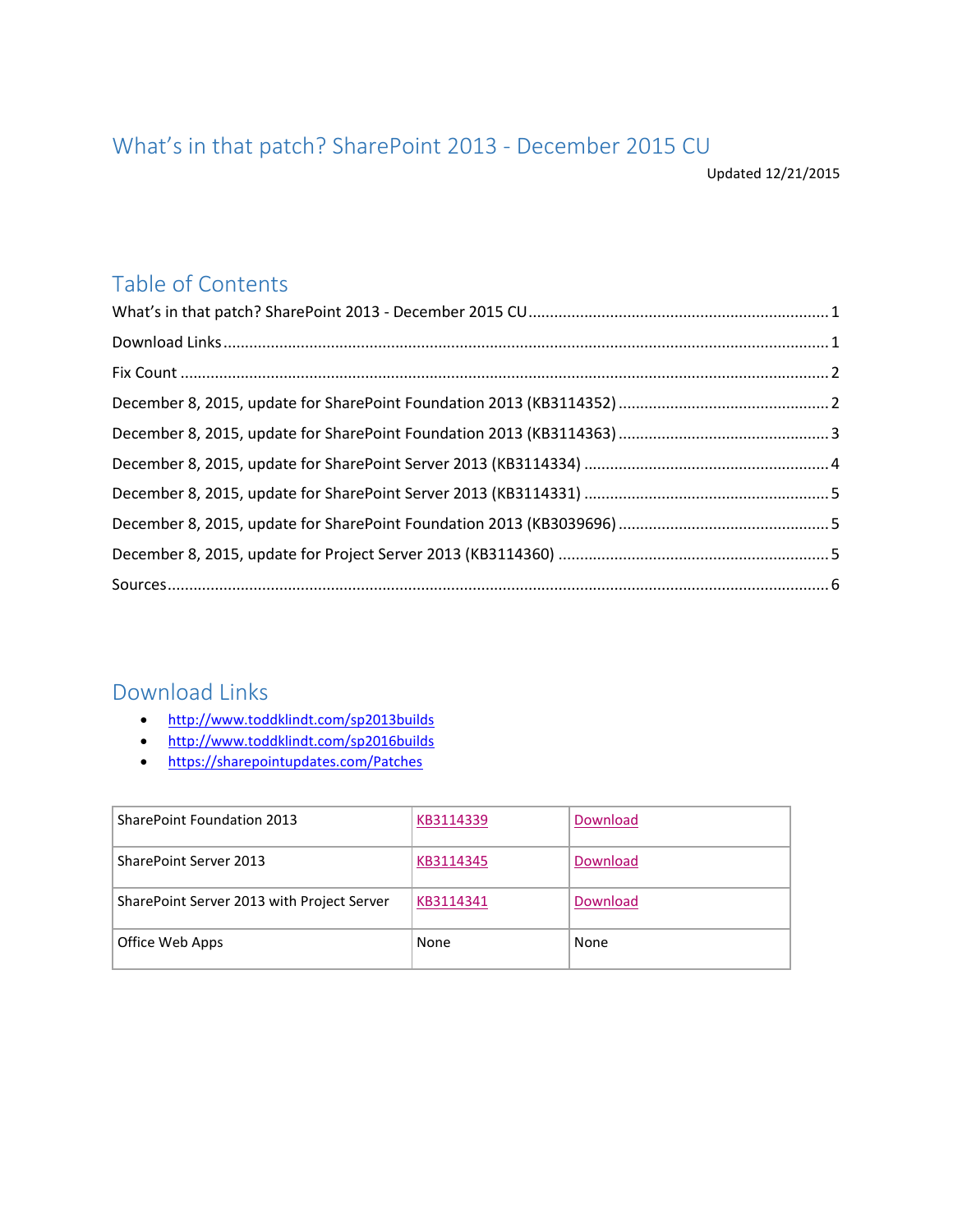#### <span id="page-1-0"></span>Fix Count

| КB                                                                  | <b>Fix Count</b> |
|---------------------------------------------------------------------|------------------|
| December 8, 2015, update for SharePoint Foundation 2013 (KB3114352) | 17               |
| December 8, 2015, update for SharePoint Foundation 2013 (KB3114363) |                  |
| December 8, 2015, update for SharePoint Server 2013 (KB3114334)     | 17               |
| December 8, 2015, update for SharePoint Server 2013 (KB3114331)     |                  |
| December 8, 2015, update for SharePoint Foundation 2013 (KB3039696) |                  |
| December 8, 2015, update for Project Server 2013 (KB3114360)        |                  |
|                                                                     | 44               |

# <span id="page-1-1"></span>December 8, 2015, update for SharePoint Foundation 2013 (KB3114352)

- Updates Office applications to use configure token to add SharePoint trusted URLs to the trusted zone.
- Updates SharePoint Server 2013 to ensure the compatibility with Microsoft Edge.
- Fixes the following issues:
- When you search for a user in the people picker in SharePoint Server 2013, you can't see the updated email address for the user if the user's email address has changed. For example, when you share an item with the user, the item is shared with the user's old email address but not the new email address.
- When you try to open a document in a document library that has the **Open in the client application** setting selected in Internet Explorer 11, the document is downloaded instead of opened in Office Web Apps if there's no corresponding Office application installed on a Windows 7-based computer.
- When you run the Create Upgrade Evaluation Site Collections job, multiple copy of same sites are created in SQL server that results capacity issues and orphan sites.
- Screen readers can't read which view is selected in SharePoint Foundation 2013. Therefore, vision impaired users who use a screen reader can't get the information.
- After you copy a wiki page that contains a link to a survey list, the survey response number is changed unexpectedly.
- Screen reader can't identify the collapsed and expanded state of list groups.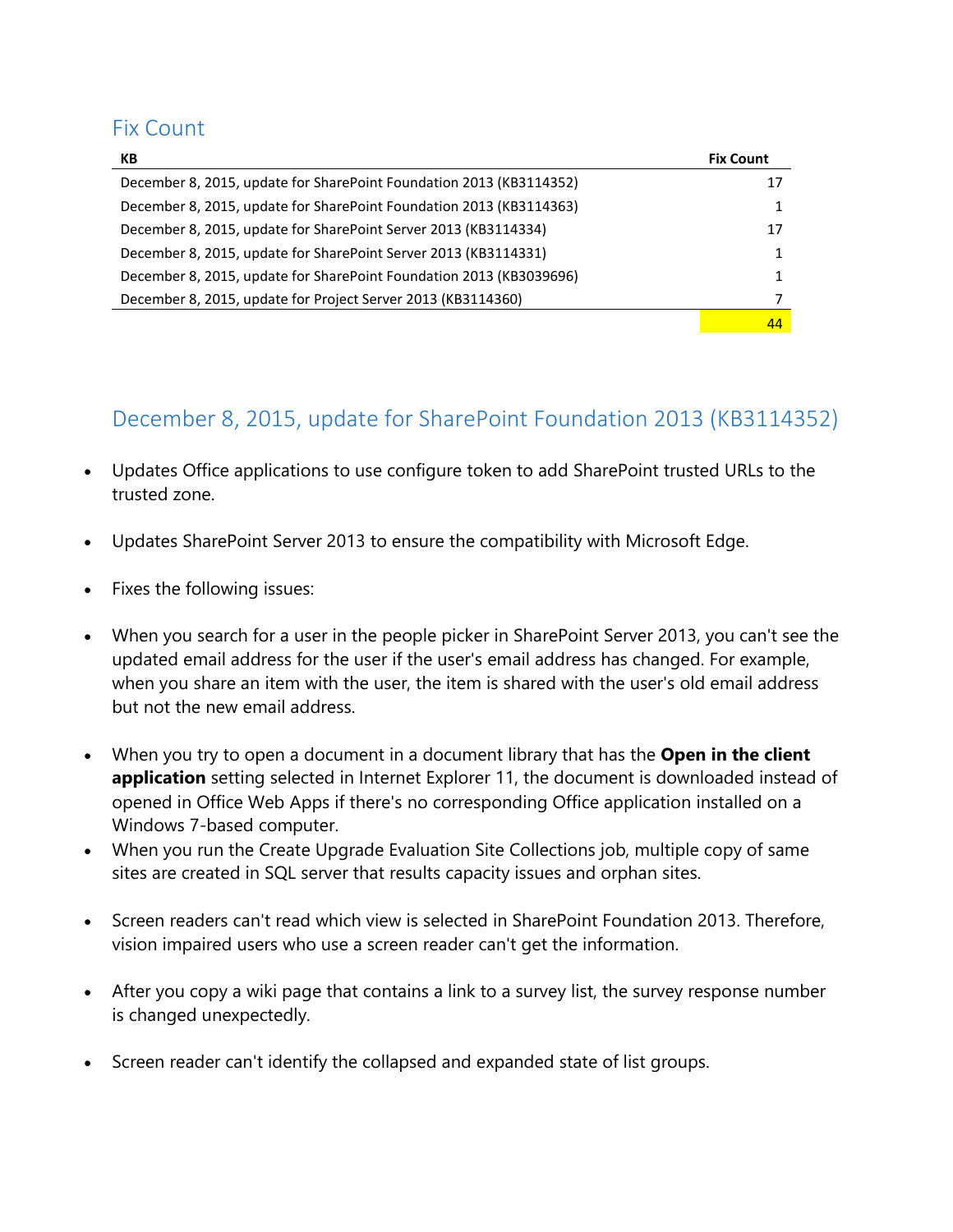- After the certificate that's used by the SharePoint Security Token Service is replaced, users who have non-expired cookies can't authenticate until the cookie expires.
- Assume that you are using Internet Explorer 11 with the Compatibility View disabled. Then, you try to download a copy of a file to a folder of a SharePoint Server 2013 site by using the system's file picker dialog box. You open a remote (SharePoint) document library and try to move the file into an existing folder. When you select the folder, you receive the following JavaScript error and you are blocked for saving the file at the location:

An error has occurred on the script in this page.

- After you rename the URL of a SharePoint site, site columns and content types of other sites are moved into the renamed site.
- w3wp.exe process that hosts a SharePoint Server 2013 site stops responding with 100% CPU usage, and the site can't be accessed.
- When you try to add a new link to task items from the **Issues** page or the **Risks** page on a Project Server 2013 site, you receive an error message.
- A SharePoint 2010 mode workflow does not start successfully from a SharePoint 2013 mode workflow for a document in a SharePoint Server 2013 document library that contains thousands of documents.
- Even if you set the logging level to default or non-verbose for SharePoint Server 2013, the following error message is logged in the ULS logs:

UserAgent not available, file operations may not be optimized.

 When you crawl a content database that contains many links, the crawl fails and stops responding.

# <span id="page-2-0"></span>December 8, 2015, update for SharePoint Foundation 2013 (KB3114363)

Fixes the following issue:

Assume that you are using Internet Explorer 11 with the Compatibility View disabled. Then, you try to download a copy of a file to a folder of a SharePoint Server 2013 site by using the system's file picker dialog box. You open a remote (SharePoint) document library and try to move the file into an existing folder. When you select the folder, you receive the following JavaScript error message, and you are blocked for saving the file at the location:

An error has occurred on the script in this page.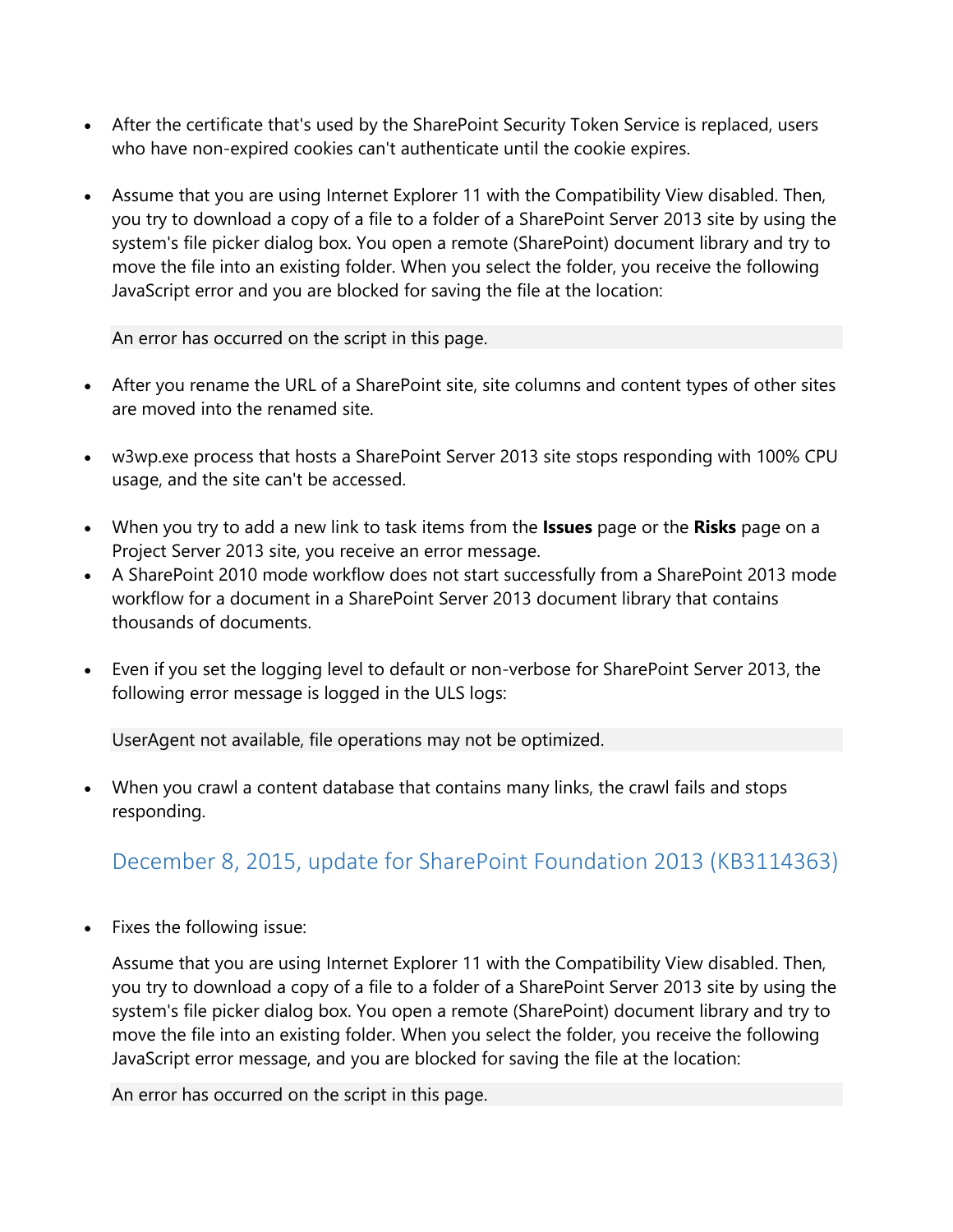# <span id="page-3-0"></span>December 8, 2015, update for SharePoint Server 2013 (KB3114334)

- Enables users to configure a hybrid search by creating a dedicated Cloud Search Service Application (cloud SSA) through the SharePoint configuration wizard.
- Updates Office applications to use configure token to add SharePoint trusted URLs to the trusted zone.
- Translates some terms in multiple languages for the accuracy of the meaning.
- Fixes the following issues:
- You can't use the @mention feature on a post in a discussion list in a community site template.
- You can't create sub sites, and you receive the Access Denied error message if you have the permission to the sub sites but don't have the permission to the root site.
- After you insert a link of a YouTube video to a newsfeed, the video preview doesn't work. This update deletes the preview function of YouTube videos.
- When you try to use the refiner panel on the search results page to filter custom site columns that are created based on taxonomy trees, no result is returned.
- When you copy items that are declared as records through Windows Explorer, the copied items keep the record declaration status.
- When you try to export search schema that has more than 30 thousand mappings, the operation times out.
- When you try to open the EditProfile.aspx page and the ProfileAdminEdit.aspx page, you experience JavaScript errors if the custom user profile property is an HTML type and contains a dash (-).
- When you copy or move a list item that references a page that has a web part through Manage Content and Structure, a duplicated web part is displayed, and the list item is misaligned.
- After you delete the user profile of a user who has posted comments, incorrect paging behavior occurs for the Notes Board or Social Comments web part, and the user's comments aren't displayed.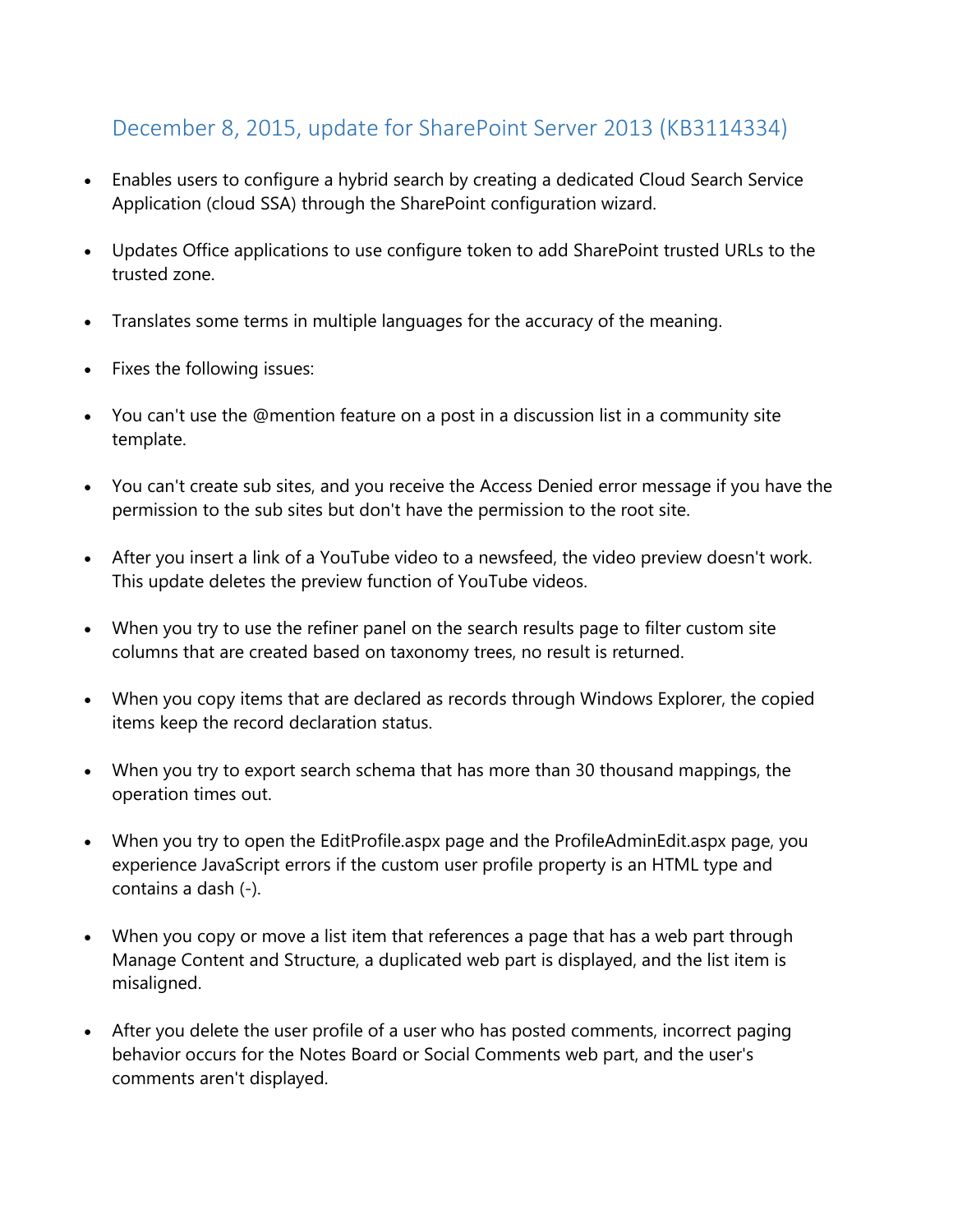- It sometimes takes a long time to display a page because the [BLOB cache](https://technet.microsoft.com/en-us/library/gg277249.aspx) holds a lock.
- Assume that you are using Internet Explorer 11 with the Compatibility View disabled. Then, you try to download a copy of a file to a folder of a SharePoint Server 2013 site by using the system's file picker dialog box. You open a remote (SharePoint) document library and try to move the file into an existing folder. When you select the folder, you receive the following JavaScript error, and you are blocked for saving the file at the location:

An error has occurred on the script in this page.

- When you try to crawl a content database that contains many links, the crawl fails and stops responding.
- When you use a multivalued taxonomy refiner for a custom column, no result is displayed in the refinement.

#### <span id="page-4-0"></span>December 8, 2015, update for SharePoint Server 2013 (KB3114331)

 Updates Office applications to use configure token to add SharePoint trusted URLs to the trusted zone.

#### <span id="page-4-1"></span>December 8, 2015, update for SharePoint Foundation 2013 (KB3039696)

 Updates Office applications to use configure token to add SharePoint trusted URLs to the trusted zone.

# <span id="page-4-2"></span>December 8, 2015, update for Project Server 2013 (KB3114360)

Fixes the following issues:

- Some timesheet lines are displayed as not approved even though all status updates are accepted.
- When you use the Project Server Interface (PSI) to change a master project, the project is no longer displayed as a master project in Project Web App (PWA), and the hierarchical relationship between the master project and its sub projects is lost.
- After you apply status updates to a fixed duration task, the remaining schedule of the task changes unexpectedly.
- When you use the [UpdateResources](https://msdn.microsoft.com/en-us/library/office/gg203009.aspx) Project Server Interface (PSI) method to change a resource, security groups that are assigned to the resource and the claims account information about the resource may be lost.